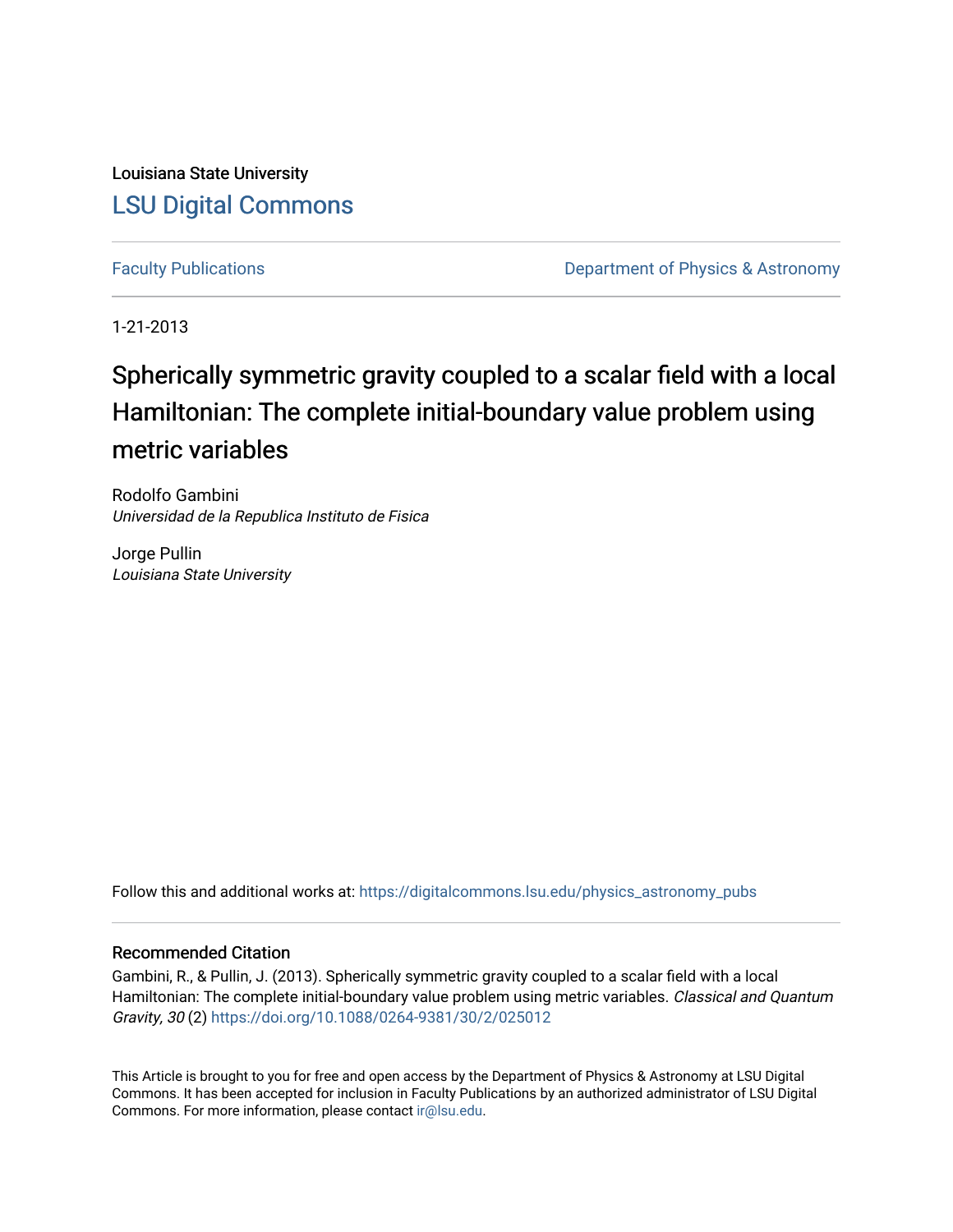# Spherically symmetric gravity coupled to a scalar field with a local Hamiltonian: the complete initial-boundary value problem using metric variables

Rodolfo Gambini 1 , Jorge Pullin 2

1. Instituto de F´ısica, Facultad de Ciencias, Igu´a 4225, esq. Mataojo, Montevideo , Uruguay.

2. Department of Physics and Astronomy, Louisiana State University, Baton Rouge, LA 70803-4001

We discuss a gauge fixing of gravity coupled to a scalar field in spherical symmetry such that the Hamiltonian is an integral over space of a local density. In a previous paper we had presented it using Ashtekar's new variables. Here we study it in metric variables. We specify completely the initial-boundary value problem for ingoing Gaussian pulses.

## I. INTRODUCTION

Spherically symmetric gravity coupled to a scalar field is a rich model, where one can test scenarios of black hole formation, the critical phenomena discovered by Choptuik and Hawking evaporation at the quantum level. For many years the full quantization of the model resisted analysis, in part due to the complicated nature of the Hamiltonian structure of the system. Initial attempts to study the problem were done by Berger, Chitre, Nutku and Moncrief [\[1\]](#page-5-0) and further developed by Unruh [\[2](#page-6-0)]. The resulting complicated nature of the gauge fixed Hamiltonian led led Unruh to say "I present it here in the hope that someone else may be able to do something with it." More recently, Husain and Winkler and Daghigh, Kunstatter and Gegenberg [\[3\]](#page-6-1), using Painlevé–Gullstrand coordinates simplified somewhat Unruh's treatment. None of these efforts provided a Hamiltonian that was the spatial integral of a local density, leading to non-local equations of motion with the ensuing difficulty at the time of quantization.

We recently noted that using Ashtekar's new variables the construction of a local Hamiltonian was possible. It was later suggested by Unruh [\[4\]](#page-6-2) and Gegenberg and Kunstatter [\[5\]](#page-6-3) that a similar construction was possible in metric variables. In hindsight, this is not too surprising. The key element used in our construction was that in Ashtekar's variables the gravitational part of the Hamiltonian constraint becomes the total derivative of a quantity with respect to the radial variable. It turns out that some years ago, Kuchař  $[6]$  introduced canonical coordinates for spherically symmetric vacuum gravity in which one of the coordinates is the mass as function of the radius. The gravitational part of the Hamiltonian constraint in that case is given by the total derivative of the mass with respect to the radial variable. Therefore a construction similar to the one we had carried out with Ashtekar's variables can be carried out with Kuchař's variables. We will detail the construction here. As most gauge fixings, only certain families of initial data can be accommodated with a given choice of gauge. We set up a suitable initial-boundary value problem in the gauge fixed theory and for the physically important case of Gaussian pulses.

The organization of this paper is as follows. In section II we discuss the gauge fixing in terms of Kuchař's variables. In section III we set up the Hamiltonian. In section IV we study the initial-boundary value problem, in particular for Gaussian pulses. We end with a discussion of possibilities for quantization.

# II. GAUGE FIXING IN THE KUCHAŘ VARIABLES

The starting point is the three-metric in spherical coordinates,

$$
ds^{2} = \Lambda(r)^{2}dr^{2} + R(r)^{2} \left(d\theta^{2} + \sin^{2}\theta d\varphi^{2}\right),
$$
\n(1)

with  $\Lambda$  and  $R$  arbitrary functions of the radial variable (and time), and their corresponding canonical momenta  $P_{\Lambda}$ and  $P_R$ . The canonical formulation in terms of these variables has been discussed by Kuchař [\[6](#page-6-4)], so we will not repeat it here, we refer the reader to his paper for details. The total Hamiltonian density is obtained from the Hamiltonian and diffeomorphism constraints,

$$
H_T = NH + N^r C_r, \tag{2}
$$

$$
H = \frac{1}{G} \left( -\frac{\Lambda}{2} - \frac{P_{\Lambda} P_{R}}{R} + \frac{P_{\Lambda}^{2} \Lambda}{2R^{2}} + \frac{(R')^{2}}{2\Lambda} - \frac{R' R \Lambda'}{\Lambda^{2}} + \frac{R'' R}{\Lambda} \right) + \frac{P_{\phi}^{2}}{2R^{2} \Lambda} + \frac{R^{2} (\phi')^{2}}{2\Lambda},
$$
(3)

$$
C_r = \frac{1}{G} \left( -P'_{\Lambda} \Lambda + P_R R' \right) + P_{\phi} \phi', \tag{4}
$$

with  $N$  the lapse and  $N^r$  the shift.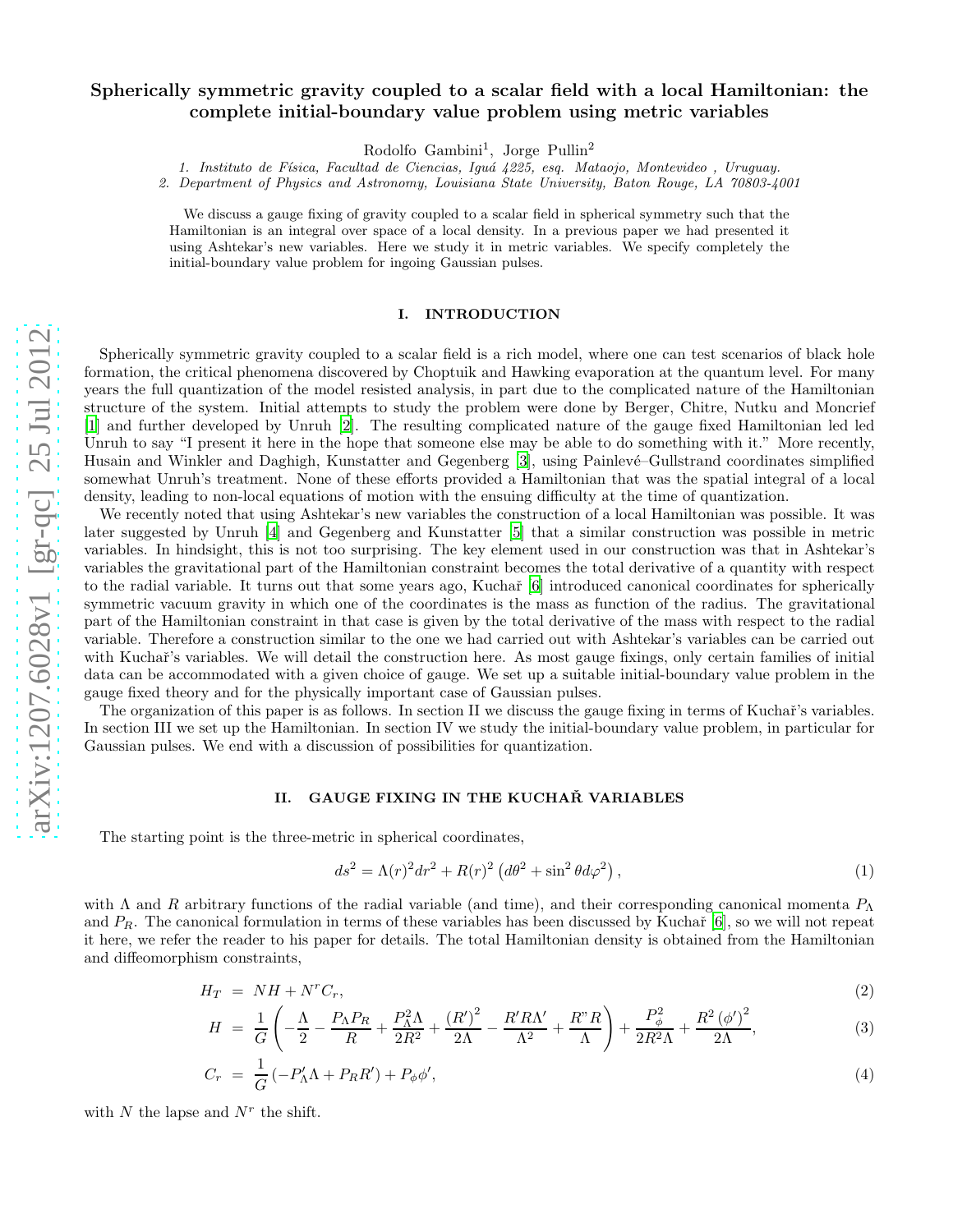We now proceed to redefine the lapse and shift

$$
N_{\rm old} = \frac{N_{\rm new} R'}{\Lambda},\tag{5}
$$

$$
N_{\text{old}}^r = N_{\text{new}}^r + \frac{N_{\text{old}} P_{\Lambda}}{R'R},\tag{6}
$$

and from now on we drop the "new" subscripts. The total Hamiltonian density can then be written with the gravitational part explicitly as a derivative with respect to the radial coordinate,

$$
H_T = N \left\{ \frac{1}{G} \left( \frac{(R')^2 R}{2\Lambda^2} - \frac{R}{2} - \frac{P_{\Lambda}^2}{2R} \right)' + \frac{R'}{2\Lambda^2 R^2} \left[ P_{\phi}^2 + R^4 (\phi')^2 \right] + \frac{P_{\Lambda} P_{\phi} \phi'}{\Lambda R} \right\} + N^r \left[ \frac{1}{G} \left( -P_{\Lambda}' \Lambda + P_R R' \right) + P_{\phi} \phi' \right].
$$
 (7)

Let us now proceed to gauge fix. We start by setting  $R = r$ . Preserving this condition in time implies that the shift vanishes (this is the rescaled shift, the original shift does not vanish). One solves the diffeomorphism constraint to obtain  $P_R$ .

To completely fix the gauge, we need to fix another variable. With that objective in mind, it is convenient to rewrite the Hamiltonian as,

<span id="page-2-1"></span>
$$
H_T = -NX' + NG\left(\frac{P_\phi^2}{2\Lambda^2 r^2} + \frac{r^2 \left(\phi'\right)^2}{2\Lambda^2} + \frac{P_\Lambda P_\phi \phi'}{r\Lambda}\right),\tag{8}
$$

with

<span id="page-2-0"></span>
$$
X = -\frac{r}{2\Lambda^2} + \frac{r}{2} + \frac{P_{\Lambda}^2}{2r} - \frac{R_S}{2},\tag{9}
$$

with  $R<sub>S</sub>$  at the moment just a constant, later it will be identified with the Schwarzschild radius.

The strategy for finding a gauge fixing that leads to a local Hamiltonian will be to fix the value of the quantity X. The resulting constraint therefore depends on the gravitational variables undifferentiated. When one preserves that gauge fixing in time, the lapse will be fixed by an algebraic equation rather than a differential one. This is the key point. If one were left as usual with a differential equation, the lapse would be an integral of the canonical variables. Since the Hamiltonian is an integral that involves the lapse, it becomes an integral of an integral and in that sense is non-local. So we choose  $X = f(r, t)$ . Preservation in time of this condition determines the lapse as an algebraic function of  $\phi$ ,  $P_{\phi}$ ,  $\Lambda$ ,  $P_{\Lambda}$ .

We proceed to solve the variable  $\Lambda$  through the gauge fixing,

$$
\Lambda = -\frac{r}{Y},\tag{10}
$$

with

$$
Y = \sqrt{r^2 + P_{\Lambda}^2 - rR_S - 2f(r, t)r}
$$
\n(11)

and substitute it in the total Hamiltonian, which leads to,

$$
f' = \frac{G\left(P_{\phi}^{2} + (\phi')^{2} r^{4}\right) \left(r^{2} + P_{\Lambda}^{2} - rR_{S} - 2f(r, t)r\right)}{2r^{4}} - \frac{G P_{\Lambda} P_{\phi} \phi' Y}{r^{2}}
$$
(12)

which we should solve to get  $P_{\Lambda}$  as a function of  $\phi$  and  $P_{\phi}$ . We will see later how to do this in a compact way.

This completes the gauge fixing. The free variables are  $\phi$ ,  $P_{\phi}$ . We now go to the evolution equations for those variables, derived before the gauge fixing, and substitute the latter. The resulting equations can be shown to be equivalent to those that stem from a true Hamiltonian,

$$
H_{\text{True}} = \dot{f}(r, t) \frac{r^2}{GY\left(P_{\Lambda}(\phi, P_{\phi}) + Y\right)},\tag{13}
$$

with

$$
Y = \sqrt{r^2 + P_{\Lambda}^2(\phi, P_{\phi}) - rR_S - 2f(r, t)r}
$$
\n(14)

and in these expressions  $P_{\Lambda}$  should be substituted by the expressions we derived before during the gauge fixing.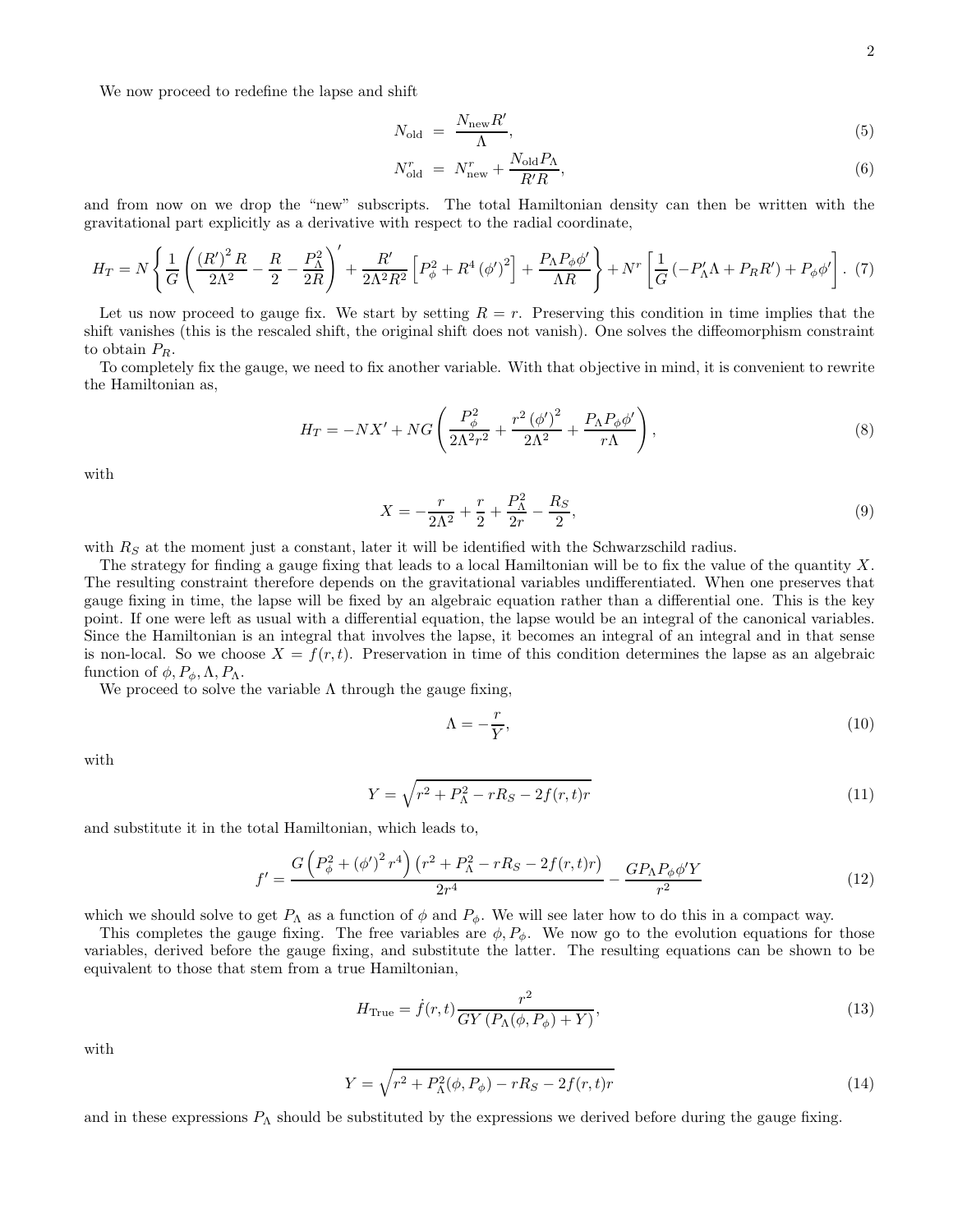### III. OBTAINING THE TRUE HAMILTONIAN DIRECTLY

A constructive procedure to directly obtain the above true Hamiltonian is to perform a canonical transformation from the variables  $\Lambda$ ,  $P_{\Lambda}$  to a new set of variables  $X$ ,  $P_X$ . This should be done before the gauge fixing  $X = f(r, t)$ , so at the moment X is function of  $\Lambda$  and  $P_{\Lambda}$  given by [\(9\)](#page-2-0). This motivates us to consider a generating function of type 3,  $F_3(P_\Lambda, X)$  for which one would have that,

$$
\Lambda = \frac{\partial F_3(P_\Lambda, X)}{\partial P_\Lambda},\tag{15}
$$

and solving for  $\Lambda$  in the definition of  $X(9)$  $X(9)$  this can be integrated to give

$$
F_3(X, P_\Lambda) = -\frac{r}{G} \ln \left( P_\Lambda + Z \right),\tag{16}
$$

with  $Z$  being the non-gauge fixed version of  $Y$ ,

$$
Z = \sqrt{r^2 + P_{\Lambda}^2(\phi, P_{\phi}) - rR_S - 2Xr}.\tag{17}
$$

We therefore have for the conjugate variable,

$$
P_X = -\frac{\partial F_3(P_\Lambda, X)}{\partial X} = \frac{r^2}{GZ(P_\Lambda + Z)},\tag{18}
$$

and for  $\Lambda$ ,

<span id="page-3-0"></span>
$$
\Lambda = \frac{\partial F_3(P_\Lambda, X)}{\partial P_\Lambda} = -\frac{r}{\sqrt{r^2 + P_\Lambda^2 - rR_S - 2Xr}},\tag{19}
$$

The total Hamiltonian in terms of the new variables is

$$
H_{\text{tot}} = N\left(P_X + \frac{r^2}{GZ\left(P_\Lambda + Z\right)}\right). \tag{20}
$$

with  $P_{\Lambda}$  obtained by solving [\(8\)](#page-2-1) with  $\Lambda$  substituted by [\(19\)](#page-3-0).

We now proceed to gauge fix  $X = f(r, t)$ . Preservation in time of this condition leads to  $N = \dot{f}(r, t)$ . Noting that  $\phi$ ,  $P_{\phi}$  have vanishing Poisson brackets with  $P_X$ , if we write the evolution equations and substitute the gauge fixing in them, we have that,

$$
\dot{\phi} = \left\{ \phi, \int dr H_{\text{tot}} \right\} = \left\{ \phi, \int dr H_{\text{true}} \right\},\tag{21}
$$

$$
\dot{\phi} = \left\{ \phi, \int dr H_{\text{tot}} \right\} = \left\{ \phi, \int dr H_{\text{true}} \right\},\tag{22}
$$

with

$$
H_{\text{true}} = \dot{f}(r, t) \frac{r^2}{GY\left(P_{\Lambda}(\phi, P_{\phi}) + Y\right)}.\tag{23}
$$

#### IV. SETTING INITIAL AND BOUNDARY DATA

As in any gauge fixing in a complicated theory like general relativity, one does not expect one will cover all of phase space. The limitation here is given by the equation for  $P_{\Lambda}$ , which written explicitly reads,

<span id="page-3-1"></span>
$$
aP_{\Lambda}^{4} + bP_{\Lambda}^{2} + c = 0, \qquad (24)
$$

with

$$
a = \frac{G^2}{4r^4} \left( P_\phi^2 - r^4 \left( \phi' \right)^2 \right)^2, \tag{25}
$$

$$
b = GW \left( P_{\phi}^2 + r^4 (\phi')^2 \right) - G^2 P_{\phi}^2 (\phi')^2 (r^2 - rR_S - 2f(r, t)r), \qquad (26)
$$

$$
c = r^4 W^2,\tag{27}
$$

$$
W = -f'(r,t) + \frac{G\left(P_{\phi}^2 + r^4\left(\phi'\right)\right)\left(r^2 - rR_S - 2f(r,t)\right)}{2r^4}.
$$
\n(28)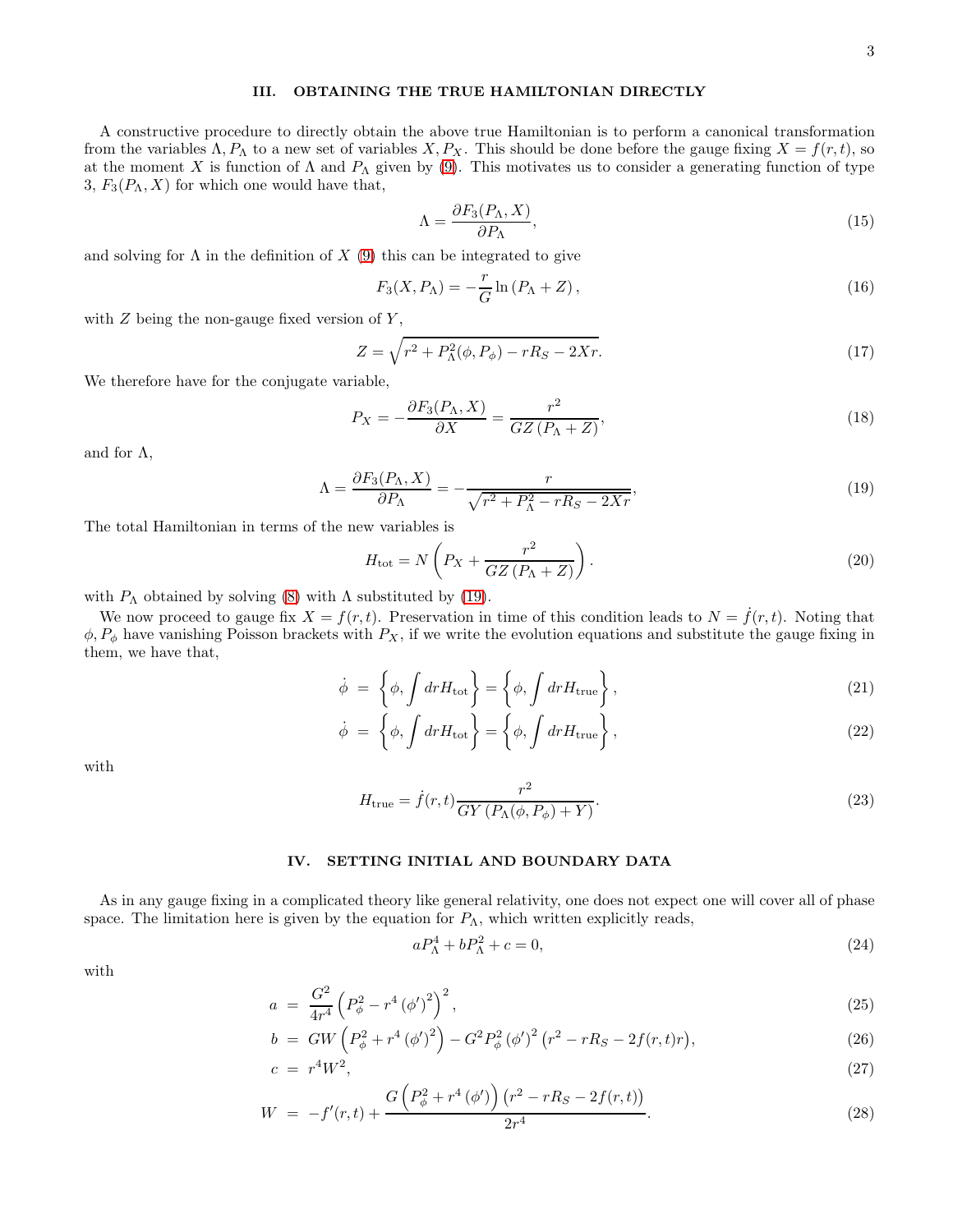This will not generically yield a real value for  $P_{\Lambda}$  given arbitrary initial data for  $\phi, P_{\phi}$ . This not only limits the initial data but also the boundary conditions one can give at the outer and inner boundary. So from now on we are limited to consider more specific situations. One has certain freedom to modify things by playing with the function  $f(t, r)$ that determines the gauge fixing. For different choices of  $f(t, r)$  different families of initial and boundary data will be acceptable as producing real values for the variables.

A case of great interest is the study of the propagation of wave packets of scalar field on a black hole space-time. We will therefore concentrate ourselves on that situation. This will require specifying at spatial infinity boundary conditions such that the geometry is asymptotically that of Schwarzschild with no ingoing matter fields, and the inner boundary corresponds to a dynamical horizon with matter fields purely ingoing into it.

We choose as initial data for the scalar field,

$$
\phi(t = 0, r) = \phi_0 \frac{\exp\left(-\frac{(r - r_0)^2 \sigma^2}{4}\right) \sigma \sqrt{\pi}}{r} \frac{(r - R_S)^2}{r^2},\tag{29}
$$

where we are considering a Gaussian pulse and we added a factor  $(r - R_s)^2/r^2$  such that the field vanishes at the<br>hardconinitially This product he hardcon for the initial data on inducted and Fin B are chosen what is needed horizon initially. This makes the horizon for the initial data an isolated one. For  $P_{\phi}$  we choose what is needed to have a purely ingoing pulse,

$$
P_{\phi}(t=0,r) = \phi_0 \frac{\exp\left(-\frac{(r-r_0)^2 \sigma^2}{4}\right) \sigma \sqrt{\pi}}{2r} \frac{(r-R_S)^2}{r^2} \frac{(\sigma^2 r^2 + 2 - \sigma^2 r r_0)}{r^2}.
$$
 (30)

We will now proceed to fix the gauge in such a way that the bi-quadratic equation [\(24\)](#page-3-1) has at least a pair of real roots. Notice that in [\(24\)](#page-3-1) both a and c are always positive. For the quadratic equation for  $P_{\Lambda}^2$  have a positive root one needs to make the linear term negative. One possible strategy is to consider [\(31\)](#page-4-0) and integrate it using the initial data we are considering,

<span id="page-4-0"></span>
$$
f'(r,t) = \frac{G\left(P_{\phi}^2 + r^4\left(\phi'\right)\right)\left(r^2 - rR_S - 2f(r,t)\right)}{2r^4}.
$$
\n(31)

The right hand side is a bit complicated, but evaluating it numerically one sees it has the form of a Gaussian-like shape. One can therefore simply take for f a Gaussian that envelops the integral as a gauge choice,

<span id="page-4-1"></span>
$$
f' = G\sigma^5 (r - R_S)^3 \exp\left(-\frac{(r - r_0)^2 \sigma^2}{2}\right),\tag{32}
$$

with k appropriately big for it to envelop the integrand. The integral for  $f$  can be evaluated in closed form, but its expression is lengthy. The form of the function is relatively simple, it is a modified step function as shown in the figure. In terms of f one can solve [\(24\)](#page-3-1) for  $P_{\Lambda}$ . The closed form expression is again lengthy. Asymptotically for large



FIG. 1: The function providing the gauge fixing, shown for  $\sigma = 0.05$ ,  $G = 10^{-11}$ ,  $R_S = 2$ ,  $r_0 = 100$ .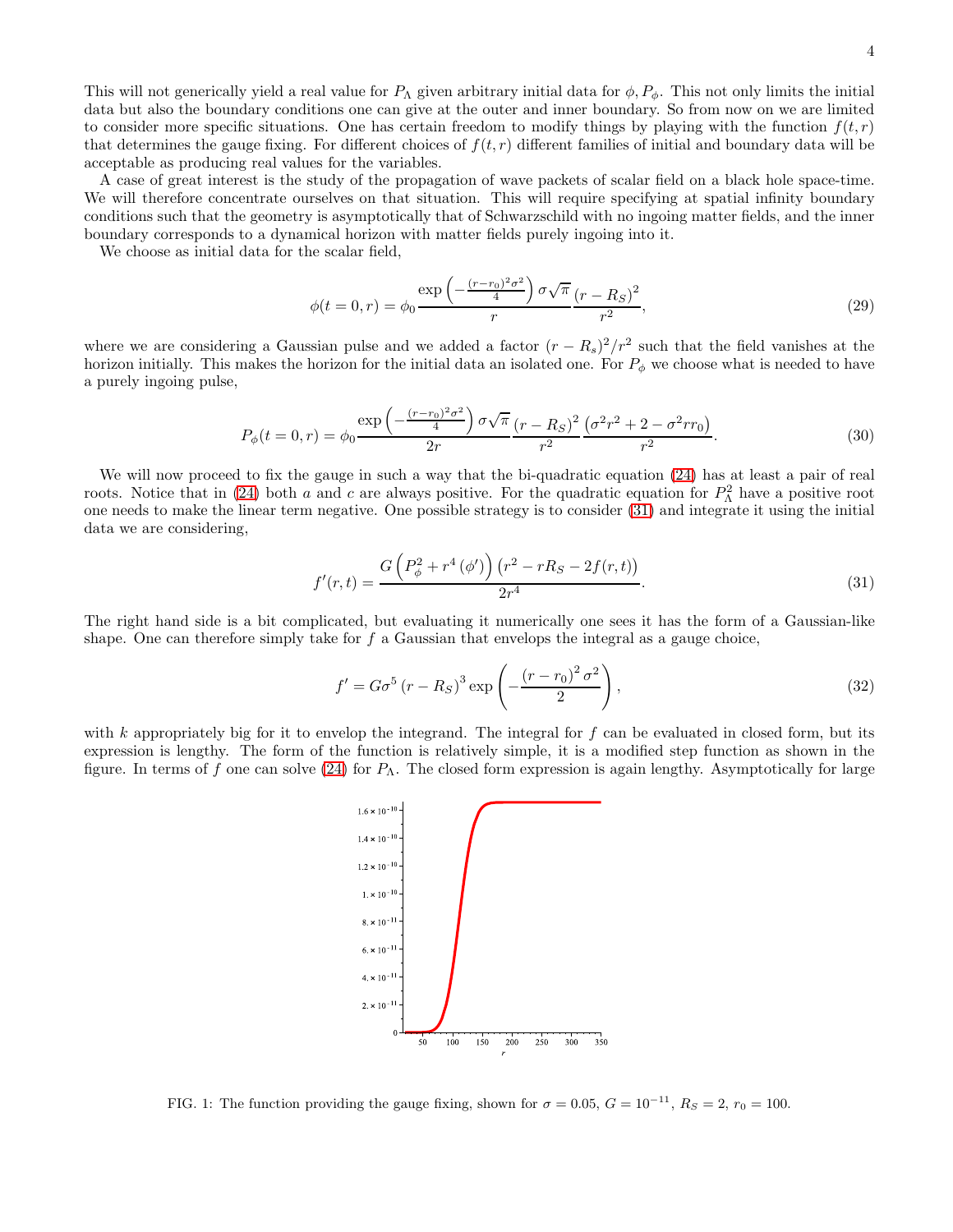r we have  $P_{\Lambda} = c_0 r^{3/2}$  with  $c_0$  a constant.

This completes the determination of the initial data. We need to fix the gauge for all time. To do this, we consider the preservation of  $f(t, r) = X$ , which determines the lapse. We would like the lapse, at least asymptotically, to reproduce the usual manifestly asymptotically flat nature of the Schwarzschild space-time. This corresponds to  $N = 1$  (recall that we are referring to  $N_{\text{new}} = 1$ , which corresponds asymptotically to  $N_{\text{old}} = 1/\Lambda$ ). This results, asymptotically in  $X = X_{\text{asymp}} + A(r)t$ , where  $X_{\text{asymp}}$  is the asymptotic value of the expression of f, which, for instance, can be read off for large values of r in the figure above. The expression of  $A(r)$  is,

$$
A(r) = c_1 r^4 \exp\left(-\frac{1}{2} (r - r_0)^2 \sigma^2\right),
$$
\n(33)

with  $c_1$  a constant.

With this form of the gauge fixing, the asymptotic form of the metric is,

$$
g_{tt} = -1 + \frac{2GM}{r}, \tag{34}
$$

$$
g_{tr} = \frac{P_{\Lambda}}{\sqrt{r^2 + P_{\Lambda}^2 - 2GMr}},\tag{35}
$$

$$
g_{rr} = \frac{r^2}{r^2 + P_{\Lambda}^2 - 2GMr},\tag{36}
$$

with  $GM = R<sub>S</sub>/2 + X<sub>asymp</sub>$ , which shows that the asymptotic mass is the same as that of the horizon plus the contribution of the scalar field. With a simple redefinition of  $t$  this yields the usual expression of the Schwarzschild metric in the Schwarzschild coordinates.

Although we have not studied the evolution in detail, one can envision using a gauge with [\(32\)](#page-4-1) modified to be an ingoing pulse and this should yield real expressions for all quantities as the pulse travels inward, at least far away from the black hole.

#### V. DISCUSSION

We have shown that one can gauge fix spherically symmetric gravity coupled to a scalar field in terms of the traditional metric variables with a Hamiltonian that is the integral of a local density in explicit form. We construct a family of gauge fixings that can accommodate ingoing Gaussian pulses and show that they include manifestly asymptotically flat coordinates. The construction of the gauge is such that it is clear that it will evolve correctly in time, at least for a limited amount of time. It should be noted that we have not analyzed properly the inner boundary condition beyond the initial slice. One presumably would like to have a dynamical horizon that increases its mass as the ingoing pulses progress towards the black hole, at least studying the problem classically. Quantum mechanically, it is less clear what one needs at the horizon, since Hawking radiation should be present.

The question of quantization of the model in terms of this gauge implies having to deal with the quartic equation [\(24\)](#page-3-1) that generically will lead to complex values. It is therefore unclear that the constructed Hamiltonian could be promoted to a self-adjoint operator. It should be noted that there exist techniques [\[7\]](#page-6-5) to deal with these types of issues in quantization. We have recently illustrated this in a model system [\[8\]](#page-6-6). They are however, limited to certain regimes. Realistically, this type of approach is unlikely to yield insights about extreme regimes like the ones close to the singularity. But it may be useful in other situations, like in those in which a large black hole emits Hawking radiation to study, for instance, the back reaction of the weak radiation on the large black hole.

#### Acknowledgments

<span id="page-5-0"></span>This work was supported in part by grant NSF-PHY-0968871, funds of the Hearne Institute for Theoretical Physics, CCT-LSU, Pedeciba and ANII PDT63/076. This publication was made possible through the support of a grant from the John Templeton Foundation. The opinions expressed in this publication are those of the author(s) and do not necessarily reflect the views of the John Templeton Foundation.